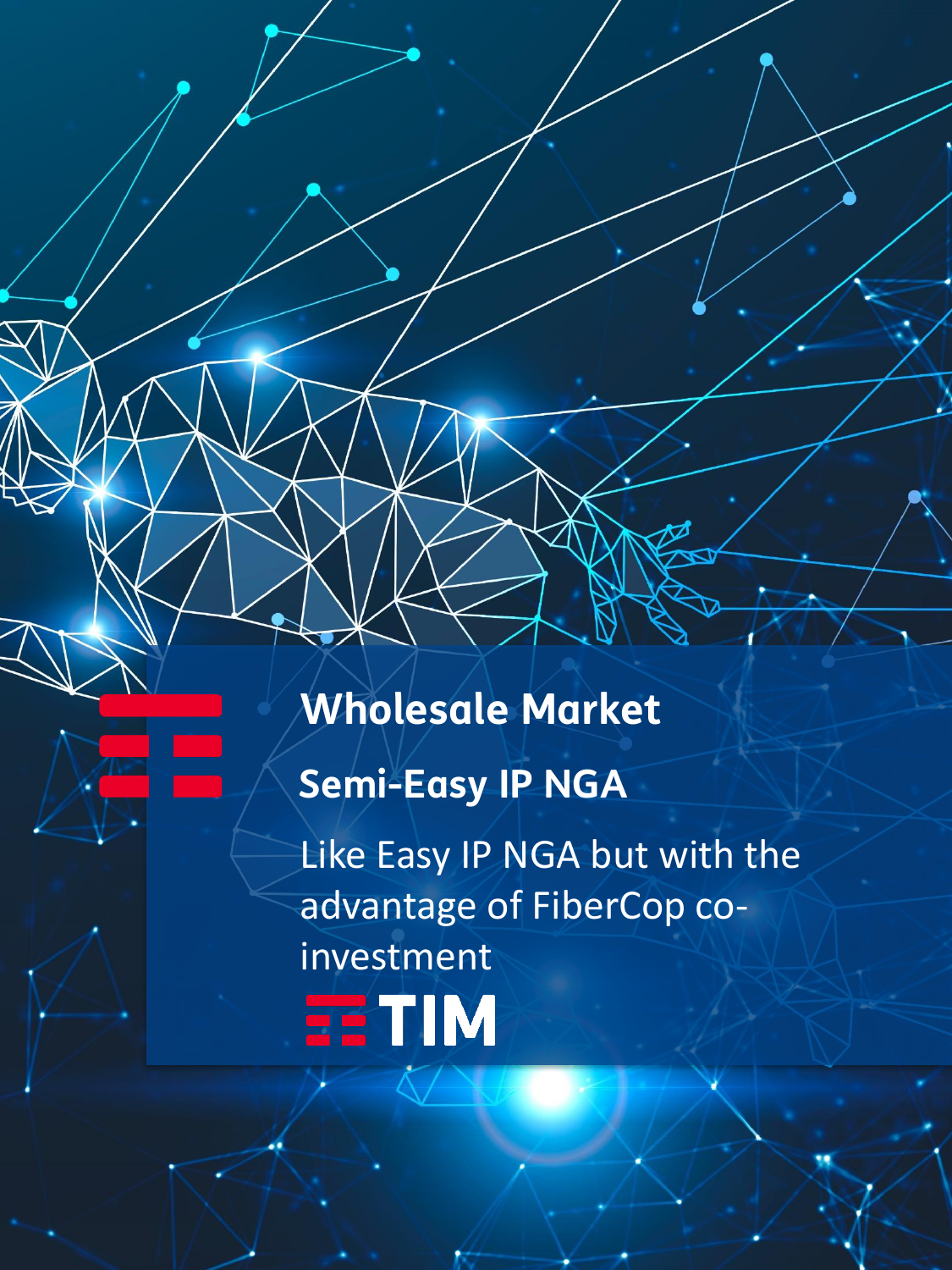# **Semi-Easy IP NGA**

With Semi-Easy IP NGA you can offer Easy IP NGA FTTH, with the cost advantages of FiberCop co-investment.

#### **Service characteristics**

#### **FTTH accesses**

DOWNSTREAM **1 Gbit/s**

UPSTREAM **100 Mbit/s or 300 Mbit/s**

### **Who is it for?**

Semi-Easy IP NGA is the ideal solution if:

- you already use Easy IP NGA
- you have participated in the co-investment with FiberCop project

– you want to provide Internet access in municipalities involved in co-investment at competitive prices

#### **Preliminary services**

- Co-investment contract with **[FiberCop](https://www.fibercop.it/servizi-offerti/servizi-di-accesso/semi-gpon/)** (Semi-GPON with guaranteed minimum)
- [Easy IP NGA](https://wdc.wholesale.telecomitalia.it/tw_servizi/easy-ip-nga/)

## **Description of the Semi-Easy IP NGA service**

The Semi-Easy IP NGA service provides your customers with full ultra-broadband Internet browsing services: the solution is based on the integration of FTTH accesses you have coinvested in and the IP bandwidth provided by Telecom Italia through its national and international network.

To receive the Semi-Easy IP NGA service, you must therefore:

- activate the Easy IP NGA service;
- have participated in the Co-investment with FiberCop project (Semi-GPON service with guaranteed minimum) to use passive connections on the secondary fibre optic network, from the end customer site up to the FiberCop optical cabinets (CRO/CNO).

TIM will be responsible for End to End management of the supply and support processes, invoicing and SLAs/penalties (also for the components that FiberCop is responsible for).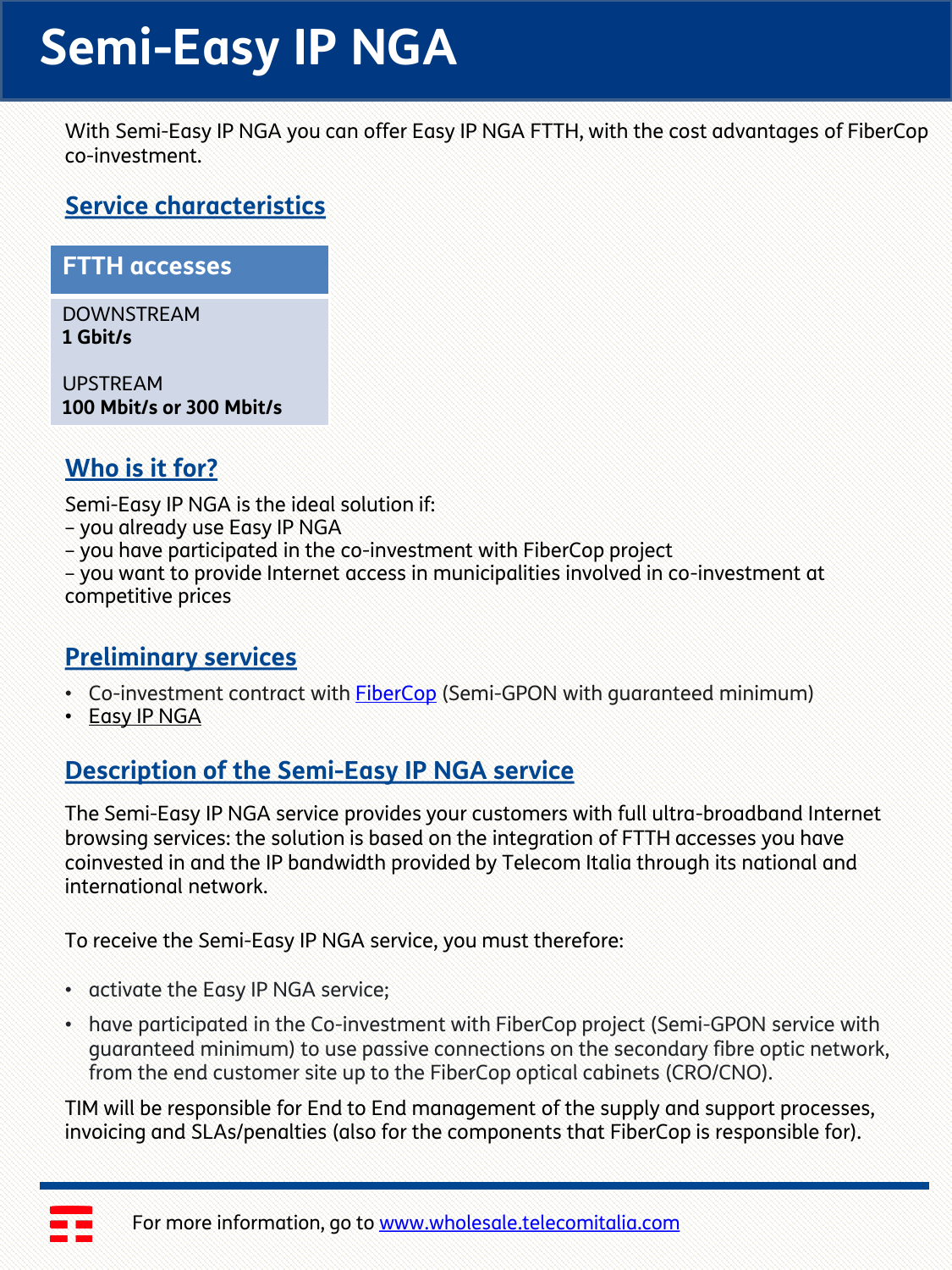# **SEMI-EASY IP NGA**

When you purchase the Semi-Easy IP NGA service, you maintain full commercial management (billing) of your customers and you also independently manage Authentication, Authorization, Accounting (AAA) on your Radius server. You can complete your customer offer with services such as email, domains, security services, etc.



Semi-Easy IP NGA means 'turnkey' ultra-broadband: all you have to do is ask us for access for your customers and handle their authentication. TIM will put them online!

### **Getting started**

You must have:

- signed the Easy IP NGA contract;
- signed the Co-investment with FiberCop contract.

You can ask us to supply a new Semi-Easy IP NGA line or effect a "migration", i.e. the customer is transferred from another Operator (OAO).

If you are not already one of our customers, you can go to the section How to become a customer on the Wholesale portal and complete the form. One of our Commercial Team will contact you as soon as possible!

#### **What else you need to know**

The Radius Server for managing AAA can be the same one you already use for **Easy IP NGA** customers.

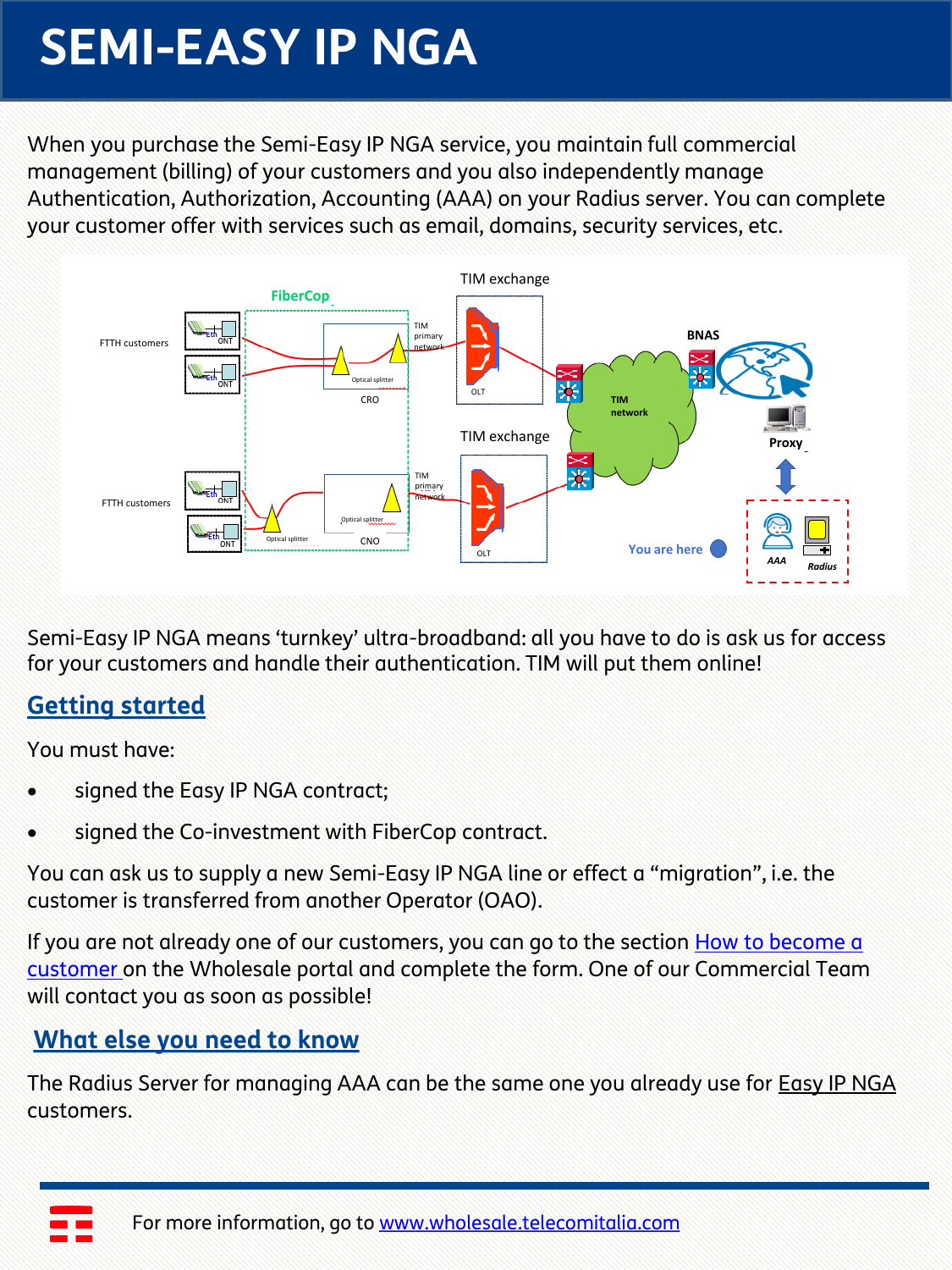# **SEMI-EASY IP NGA**

### **Regulatory conditions**

The service is for:

- Operators with an individual licence or general authorisation for telecommunications networks and services for public use which existed before the entry into force of Italian Legislative Decree no. 259 of 1 August, 2003, containing the 'Electronic Communications Code' (referred to in Article 38 of the Code), as last amended by Italian Legislative Decree no. 70 of 28 May 2012;
- Companies with a general authorisation for electronic communications networks and services pursuant to Art. 25 of Italian Legislative Decree no. 259 of 1 August 2003, as last amended by Italian Legislative Decree no. 70 of 28 May 2012.